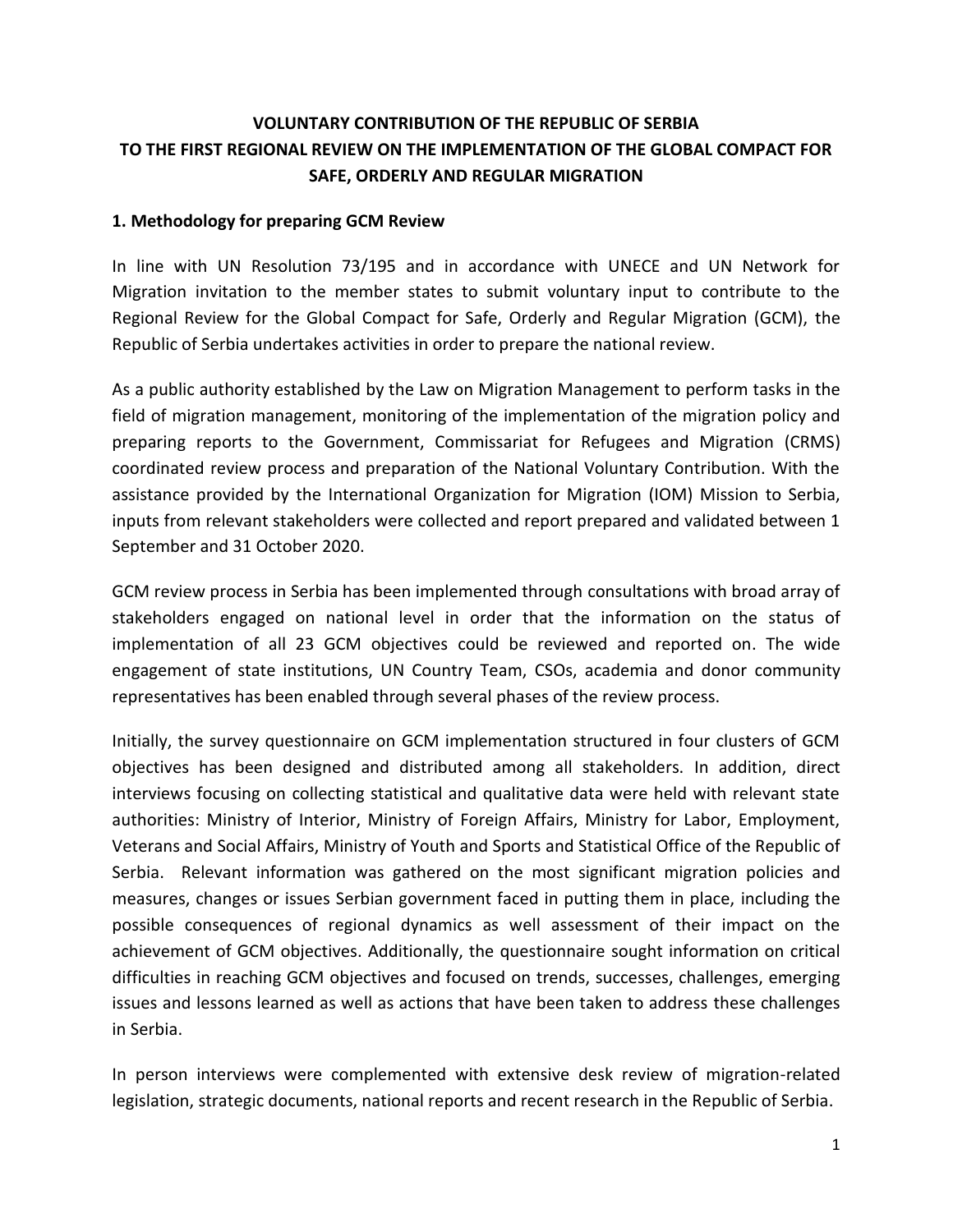To ensure a whole of society approach, the on-line survey that reflects the same questions as stated in questionnaire was sent to non-governmental organizations active in the field of migration in Serbia as well as to UN Country Team, prominent researchers and academia representatives that cover migration-related topics. Special consideration has been given to interlinkages between GCM objectives and Sustainable Development Goals (SDGs) based on *Voluntary National Review of the Republic of Serbia on the Implementation of the 2030 Agenda for Sustainable Development.*

#### **2. Policy and enabling environment**

While there has been no specific implementation plan developed for the GCM in the Republic of Serbia, its principles and objectives are well integrated into Serbia's national policy documents. This is accompanied by the process of accession to the European Union as a priority for the Republic of Serbia. Government has developed sectoral strategies and adopted laws harmonized with EU standards in order to meet the Rule of Law criteria. GCM-relevant policies mainly fall under provisions of negotiating Chapter 24: Justice, freedom and security and Serbia is implementing the Action Plan which was adopted in 2016.

The main driver for strong commitment lays in complex migration situation in Serbia. Migration trends in Serbia are complex in their nature and they imply the increase in the level of intraregional migration, high level of emigration of young and mostly highly educated citizens and transit of huge number of refugees and migrants toward Western Europe countries through so called Western Balkan migratory route. Such situation has resulted in tremendous burden in providing durable solutions for refugees from the region, resolving the problems of internally displaced persons (IDPs) from Kosovo and Metohija and in protection of vulnerable irregular migrants on the territory of Serbia.

Currently, there are still more than 25.000 refugees from the region in the process of integration, almost 197.000 IDPs and over 7.000 migrants in irregular position on its territory. According to Organization for Economic Cooperation and Development's (OECD) statistics, the emigration from Serbia reached its peak in 2015 when 60,000 of Serbian citizens immigrated into OECD member states, thus ranking Serbia the  $31<sup>st</sup>$  country on the list of countries with highest emigration rate in the world<sup>1</sup>. More recent statistics of EUROSTAT indicate that in 2018, the total of 52.049 Serbian citizens obtained residence permit in the countries of EU for the first time, which is almost 12,000 Serbian citizens more than in 2017<sup>2</sup>. The statistics of the Central Register of Mandatory Social Security for 2018 indicates that the total of 15.503

<sup>&</sup>lt;sup>1</sup> International Migration Outlook : [https://www.oecd.org/migration/international-migration-outlook-](https://www.oecd.org/migration/international-migration-outlook-1999124x.htm)[1999124x.htm](https://www.oecd.org/migration/international-migration-outlook-1999124x.htm)

<sup>&</sup>lt;sup>2</sup> Eurostat- Statistics Explained: [https://ec.europa.eu/eurostat/statistics-explained/index.php?title=Main\\_Page](https://ec.europa.eu/eurostat/statistics-explained/index.php?title=Main_Page)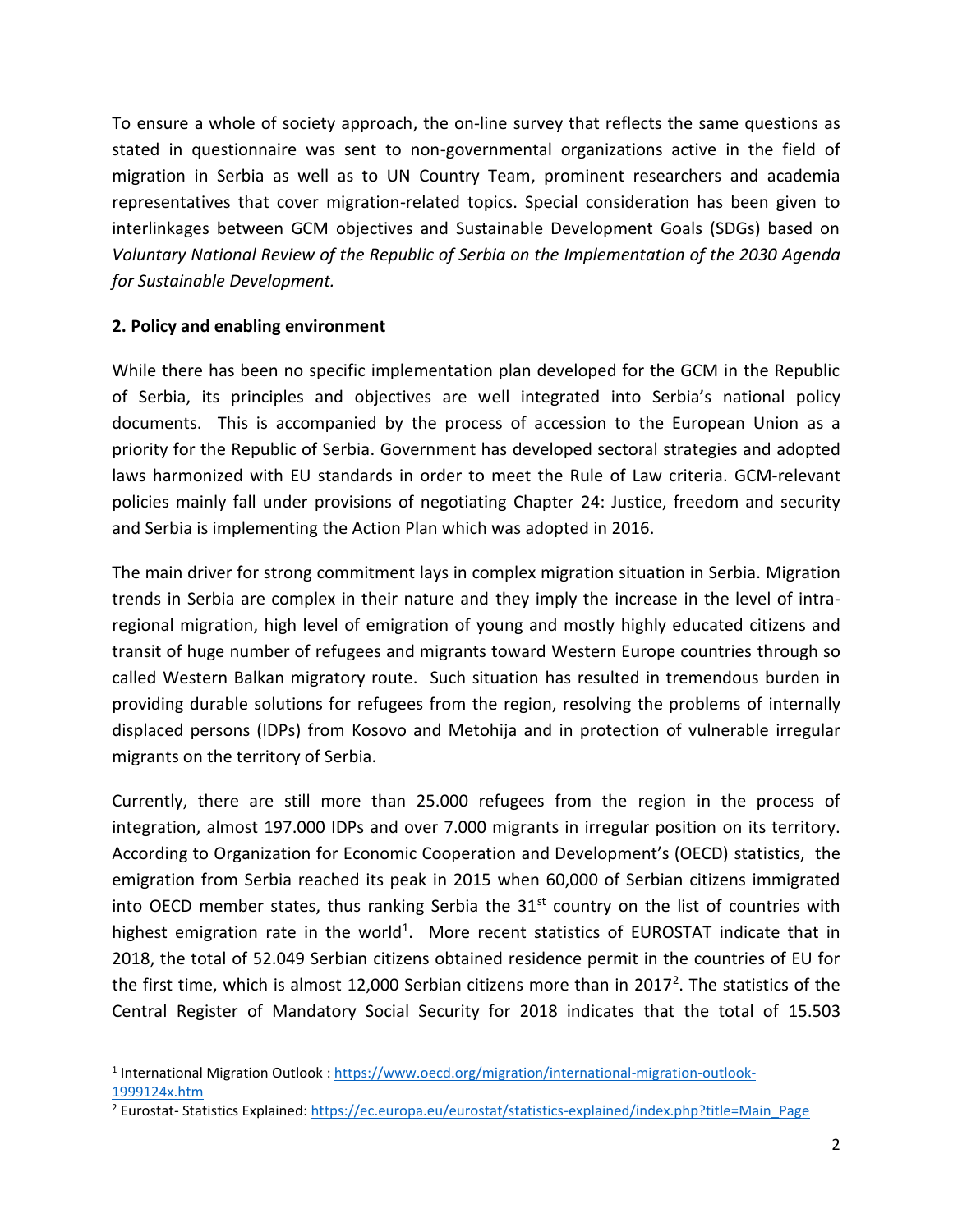workers has been posted to temporary work in 107 countries where Germany and Slovakia have the highest share of workers (5,205 and 3,704 respectively). Based on the reports of employment agencies, the total of 6,688 Serbian citizens was employed abroad in 2019.

*Migration Profiles* in the period between 2016 and 2019 show permanent highest numbers of immigrants from PR China and the Russian Federation in Serbia, followed by the citizens of Romania. The most recent trend perceived in 2019 in comparison to 2018 is almost doubled percentage of immigrants from China when measured on the basis of share in total immigration (from 16,1 % in 2018 to 32,5% in 2019). When compared on the basis of grounds for approval of temporary residence permits, another emerging trend in 2019 is evident, i.e. there is an increase in the number of permits issued on the grounds of work – from 44,7% in 2018 to 69,6% in 2019 – followed by family reunification (20,1%) and education.



Foreigners residing in Serbia on the grounds of employment, Migration Profile of the Republic of Serbia for 2019

As per National Employment Service, the number of issued work permits for foreigners holding temporary residence permit significantly increased in 2016 and continued to rise until 2019, when the total of 13,809 permits were issued. It is estimated that the number of foreigners working in Serbia is bigger than the number of working permits issued, since they can be engaged as self-employed, be members of steering boards in international companies and similar.

There is an increase in the number of expressed intentions to seek asylum in 2019 (12,935) in comparison to this number in 2018 (8,410). Out of mentioned numbers, only 251 persons in 2019 and 341 persons in 2018 submitted the request, i.e. filed the asylum application. Approx. 40% in 2019 and approx. 60% of asylum applications in 2018 are filed by the citizens of Iran and Afghanistan. Figures in first nine months of 2020 show decreasing trend both in the number of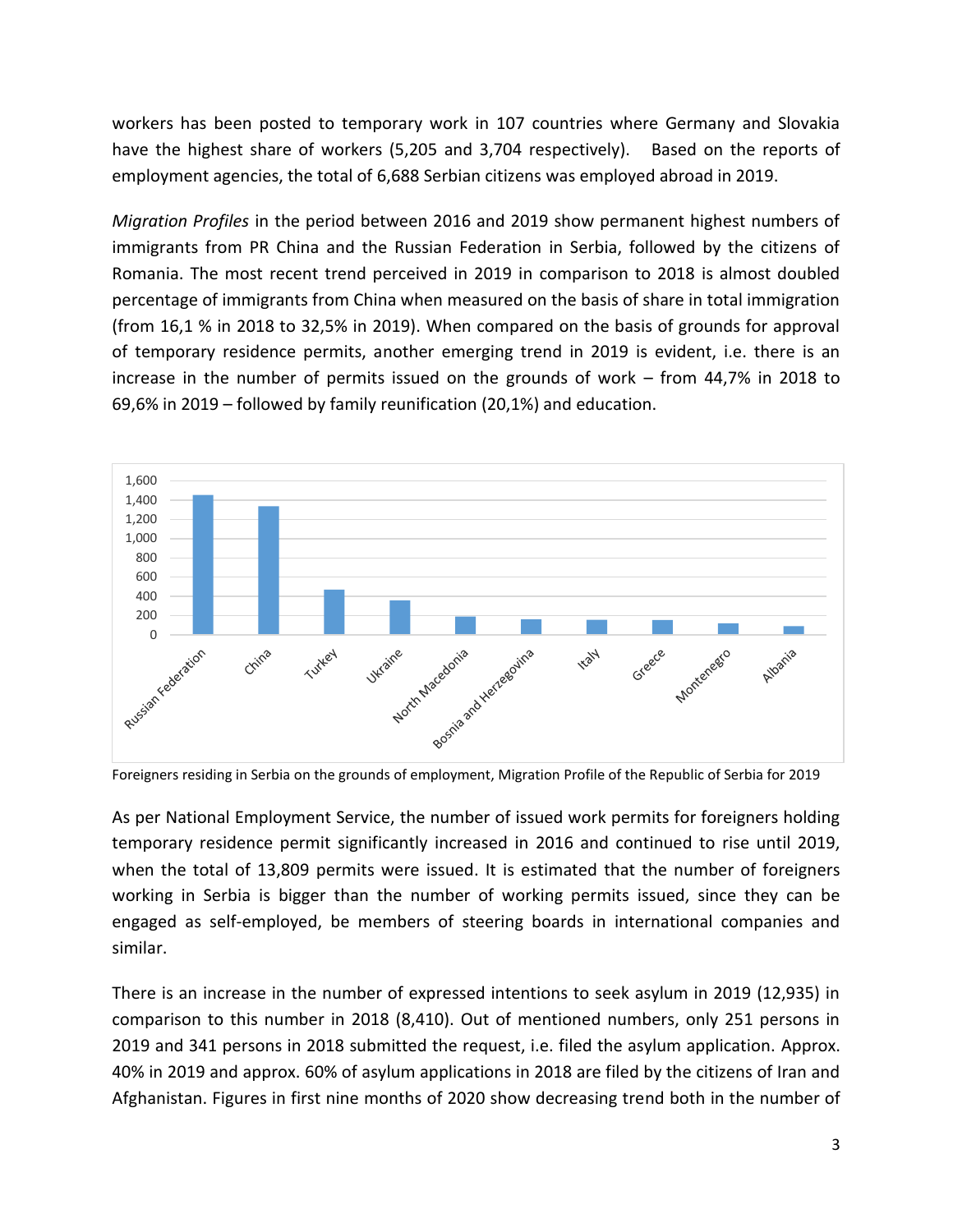persons registered their intention to seek asylum and those who formally lodged application (2,466 and 64 respectively). This data implies that majority of asylum seekers abscond from the asylum procedure and continue to move forward towards EU, without even having the first instance decision on their status in Serbia made.

In 2019, the Asylum Office has granted asylum to 19 persons and subsidiary protection to 17 persons and in 16 international protections in 2020.

| <b>Country of Origin</b> | <b>Number</b> | %     |
|--------------------------|---------------|-------|
| Afghanistan              | 3.843         | 29,71 |
| Pakistan                 | 2.767         | 21,39 |
| Syria                    | 1.975         | 15,27 |
| Iraq                     | 1.560         | 12,06 |
| Bangladesh               | 849           | 6,56  |
| Other                    | 1.941         | 15,01 |
| <b>Total</b>             | 12.935        | 100   |

Number of expressed intentions to seek asylum in the Republic of Serbia as per country of origin in 2019, Migration Profile of the Republic of Serbia for 2019

During 2018, on the basis of readmission agreements, 2,489 Serbian citizens were returned to Serbia, with the majority of them from Germany. The same statistics for 2019 shows that 1,455 Serbian citizens returned, again with majority of them returning from Germany while in the period between January and June 2020, 498 citizens of the Republic of Serbia and 209 third country nationals were returned to Serbia<sup>3</sup>.

In June 2015, the Government of the Republic of Serbia established the *Working Group on Mixed Migration Flows*, which played a significant role in the successful response to the great migration wave that passed through Serbia that year.

*Coordination body for monitoring flows in the field of economic migration*, established in 2019, steers the work of state administration bodies so as to review the situation in the field of economic migration. It also finds solutions to improve this area aiming to prevent further emigration of RS citizens and encourage the return of expert diaspora, creating a business and economic environment for the arrival of foreign experts as well as proposing new solutions in terms of improving regulations in the field of economic migration.

In order to improve effectiveness and efficiency and coordinate endeavor of different state and non-state stakeholders in fight against THB, national *Council for the Fight against Human Trafficking* has been established in 2017.

<sup>&</sup>lt;sup>3</sup> Ministry of Interior of the Republic of Serbia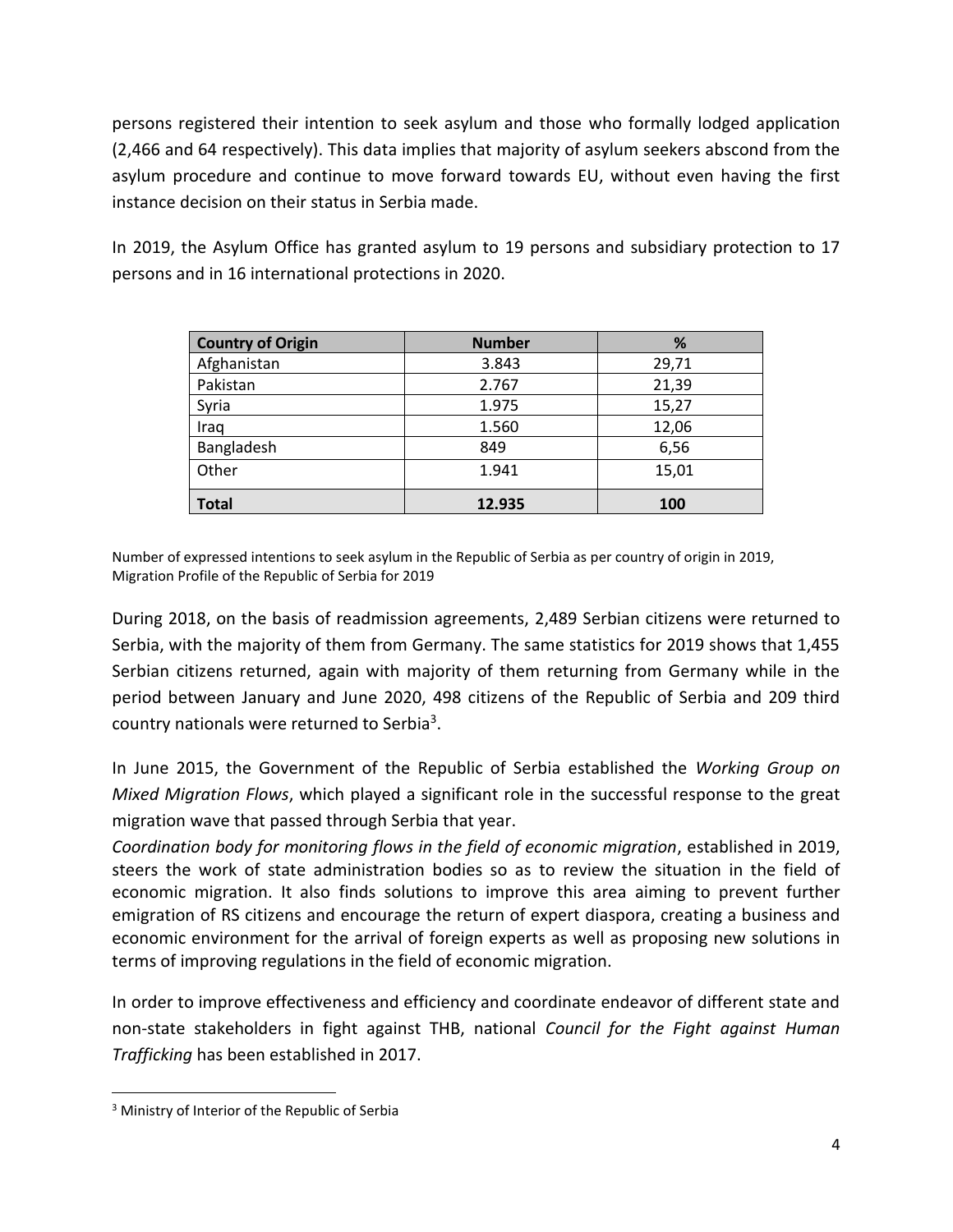*Inter-Ministerial Working Group for the Implementation of United Nations 2030 Agenda for Sustainable Development* was established at the end of 2015. It consists of 26 ministries, state bodies and agencies. The first *Voluntary National Review of the Republic of Serbia on the Implementation of the 2030 Agenda for Sustainable Development* was produced in 2019.

In terms of Serbian Government's integration of GCM implementation into the implementation of Sustainable Development Goals (SDGs), the interlinks can be found between all GCM objectives (except for Objective 6 and Objective 22) and SDG Target 10.7. SDG Target 10.7 most specifically calls for facilitating orderly, safe, regular and responsible migration and mobility of people, including through the implementation of planned and well-managed migration policies.

In order to improve collecting and dissemination of relevant data Migration Profile of the Republic of Serbia has been produced regularly. Additional data are included based on the reports on the indicators in the context of the migration and asylum specific targets of the Sustainable Development Goals (SDGs). In that way, Migration Profile looks at the dimension of sustainable development and migration in an integrated way, with focus on those sustainable development goals and targets in which this dimension is sufficiently specific to be effectively reported on, monitored and ultimately implemented.

*The Regional Housing Programme (RHP)* is a joint initiative by Bosnia and Herzegovina, Croatia, Montenegro and Serbia. The aim of the RHP is to contribute to the resolution of the protracted displacement situation of the most vulnerable refugees and displaced persons following the 1991-1995 conflicts on the territory of former Yugoslavia, including internally displaced persons in Montenegro from 1999. As per the Joint Declaration, the RHP aims to benefit close to 74 000 people or 27 000 households and its cost is estimated to be approximately EUR 584 million, with indicative cost for Serbia of approximately EUR 335 million. The largest donors are the EU, represented by the European Commission and the United States. 5.152 housing solutions were provided for the six year of implementation.

Within Regional Project financed by EU "Regional Support to Protection-sensitive migration management in the Western Balkan and Turkey" Serbia actively cooperates and contributes in improving capacity of the countries in the region in the field of migration management with special focus on respecting and protecting human rights.

Currently, significant challenge to the implementation of migration related initiatives in is posed by the COVID-19 outbreak. State of emergency was proclaimed on 16 March 2020 and lasted until 6 May 2020 with certain health protection measures still in force. At the beginning of the state of emergency, approx. 5,900 persons were accommodated in centers. The Government made a number of decisions in order to prevent spread of virus including those related to the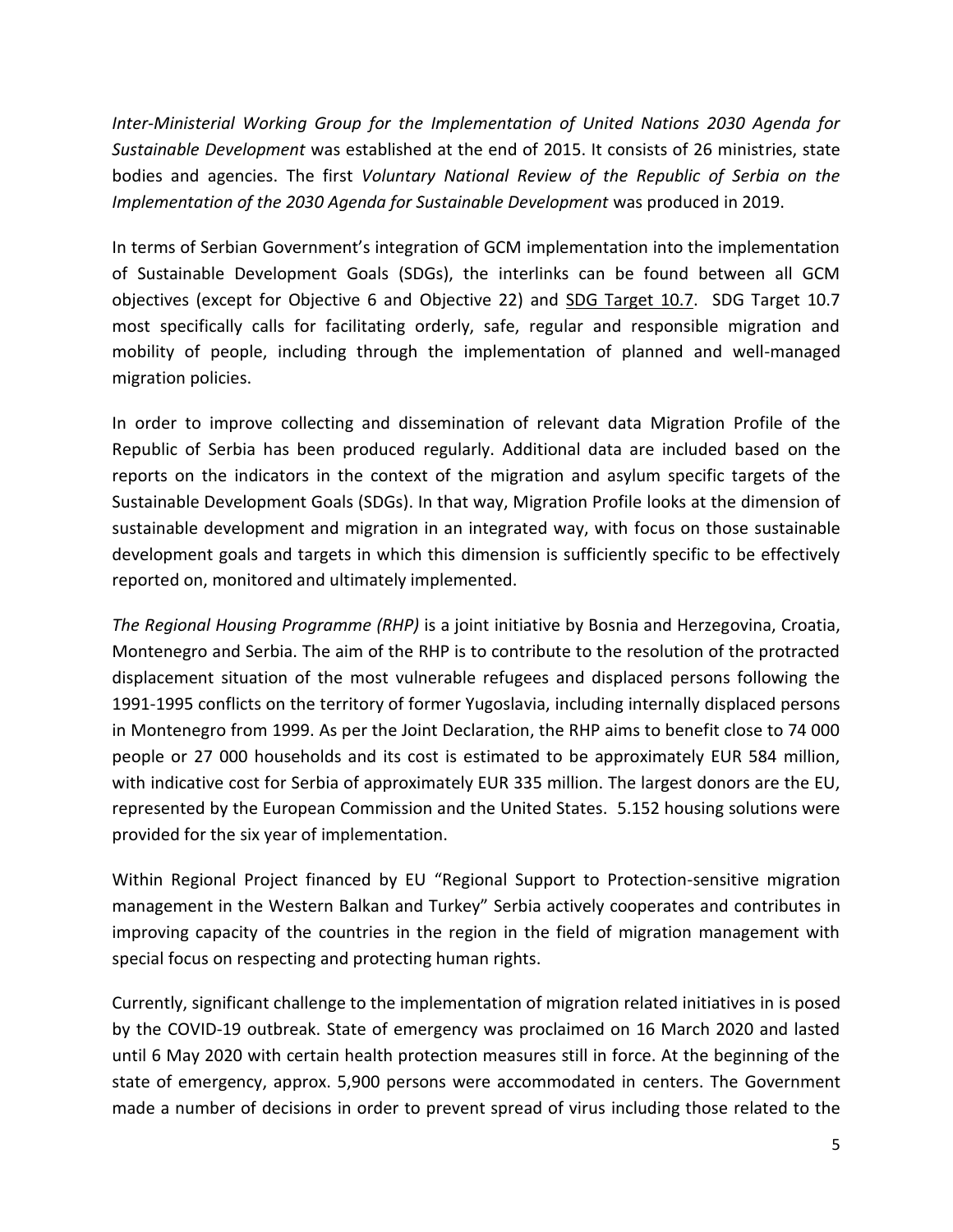limitation of the movement for citizens together with asylum seekers and irregular migrants accommodated in reception/asylum centers. This resulted in the increase in the number of migrants/asylum seekers in these centers to approx. 9,100. Since February 2020, the Commissariat for Refugees and Migration has taken all preventative measures in order to prevent spreading of the disease in the centers and appropriate instructions for accommodated persons were prescribed, as well as directives for employees in accordance with the national algorithm for prevention and treatment in case of infection. Thanks to the timely measures taken, no positive cases of SARS-cov-2 virus were recorded in the centers in the first peak of outbreak<sup>4</sup>.

Apart from migrants and asylum seekers, the impact of the pandemic has been perceived on the refugees and IDPs. Both categories live in the situation of protracted displacement and share the same challenges as nationals during the outbreak like loss of employment. In addition, finalization of the different projects aiming to provide durable solution to their housing problems is delayed. Overall assistance programmes, both from donors' and state budgets are significantly influenced due to pandemics.

### **3. Progress on GCM objectives**

## **3.1. Ensuring that migration is voluntary, orderly and regular**

# **Relevant GCM Objectives and SDG Targets: GCM Objectives (2, 5, 6, 12, 18) and SDG Targets (All, 3.C; 10.7. 8.8, 17.18, 5.2, 5.4, 8.3, 8.5, 8.7, 8.8, 16.3, 16.6, 16.9 17.18, 4.4, 4.8, 8.5, 8.6)**

In order to facilitate fair and ethical recruitment and safeguard conditions that ensure dignified work, as well as to strengthen security and predictability in migration procedures for proper recruitment, assessment and referral, bilateral agreements on the employment of Serbian citizens have been signed with Belarus, Bosnia and Herzegovina and the Republic of Slovenia. In 2001, the Republic of Serbia signed a bilateral agreement with the Federal Republic of Germany on posting of its employees to temporary work in the Federal Republic of Germany, and on the basis of an agreement on the posting of workers based on a contract on performing of works in the Federal Republic of Germany (so called detachment).

Following the adoption of the *Law on Conditions for Posting Employees to Temporary Work abroad and their Protection* that entered into force in 2016, the number of workers posted abroad has steadily increased.

<sup>&</sup>lt;sup>4</sup> Commissariat for Refugees and Migration of the Republic of Serbia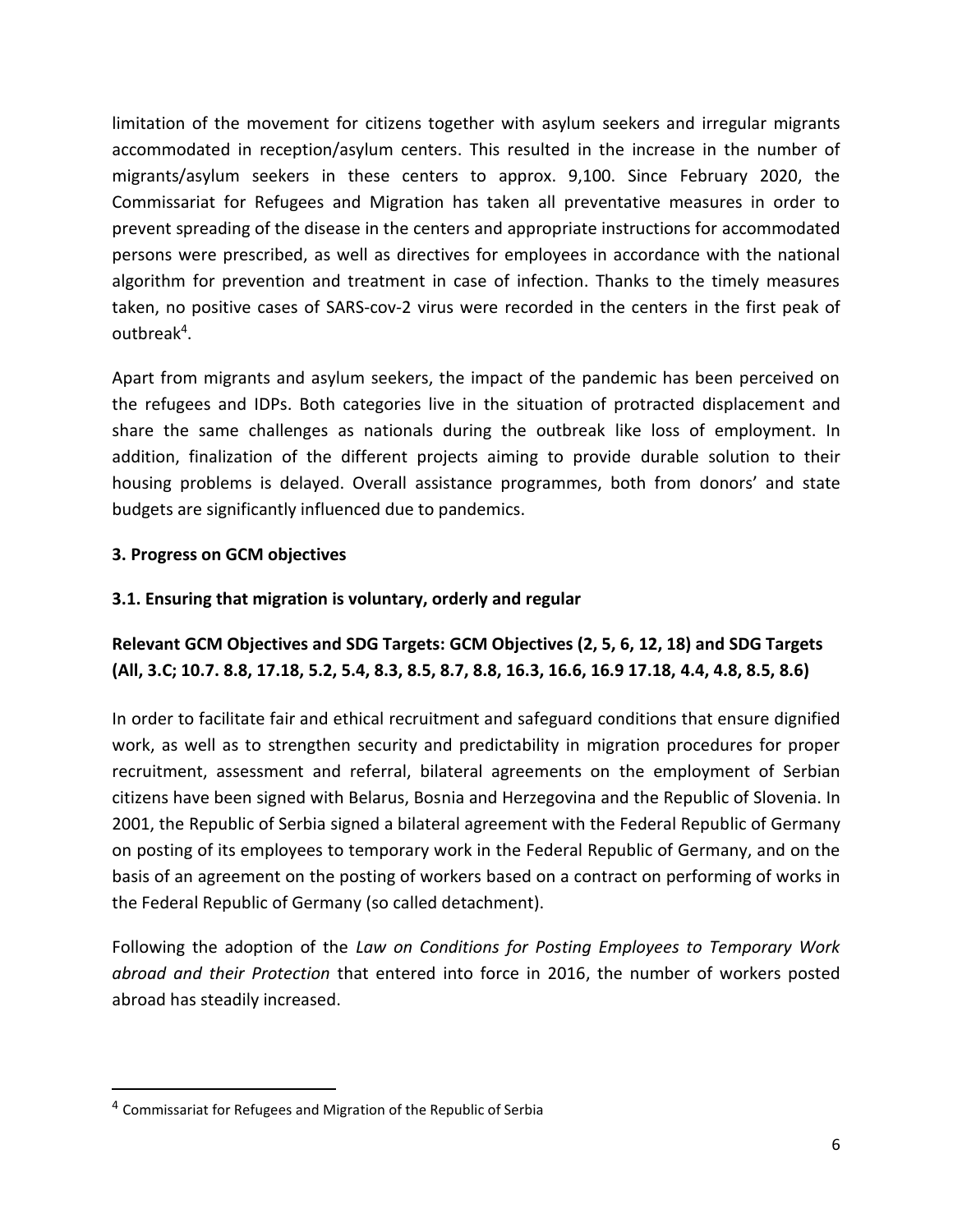Employment of foreigners in the Republic of Serbia is regulated by the *Law on Employment of Foreigners* as well as the *Rulebook on Work Permits*.

The subject of mutual recognition of skills, qualifications and competences has been institutionalized through the establishment of state Qualifications Agency and the adoption of the *Law on National Qualifications Framework (NQFS) in the Republic of Serbia* in 2018. With the adoption of the NQFS Law, Serbia has institutionalized a system of qualifications acquired through formal and non-formal education. This system provides easier mobility of the workforce, the implementation of the concept of lifelong learning and defines the institutional framework for the participation of the economy and the world of education in the creation of qualifications. The Republic of Serbia has also established the National Qualifications Framework, which is fully aligned with the European Qualifications Framework.

The Republic of Serbia adopted *Strategy on Economic Migration of the Republic of Serbia for the Period 2021-2027* which should mitigate the impact of emigration, promote circular migration and transfer of knowledge of the diaspora, contribute to creation of professional trainings and regulations on the labor market, balanced regional development, as well as development of the private sector as important aspect of state development.

# **3.2. Protecting migrants through rights-based border governance measures**

# **Relevant GCM Objectives and SDG Targets: GCM Objectives (4, 8, 9, 10, 11, 13, 21) and SDG Targets (10.7, 16.9, 17.18, 16.1, 16.4, 17.16, 5.2, 8.7, 16.2, 16.3, 9.1, 9.A, 16.3, 16.6)**

Smuggling of migrants - The assumption of relevant EU institutions (EUROPOL and FRONTEX) is that the greatest number of irregular migrants reached their destination countries by the aid of smuggling networks. Although there was an observable decline in the number of criminal charges filed for this criminal offence since 2015, there was a high increase of 60% in this number in 2019<sup>5</sup>.

In response to above trends, several structural reforms and operational activities of the Ministry of Interior (MoI) have been undertaken such as the transfer of competencies to combat human smuggling from the Border Police Directorate to the Criminal Police Directorate. Also, in March 2019, by the order of Prosecutor for Organized Crime, Task Force for Suppressing Human Smuggling has been established and includes public prosecutor for organized crime deputy, the representatives of Border Police and Criminal Police of the Mol, Ministry of Finance, Customs Office, Money Laundering Directorate and Security Information Agency.

<sup>5</sup> Ministry of Interior of the Republic of Serbia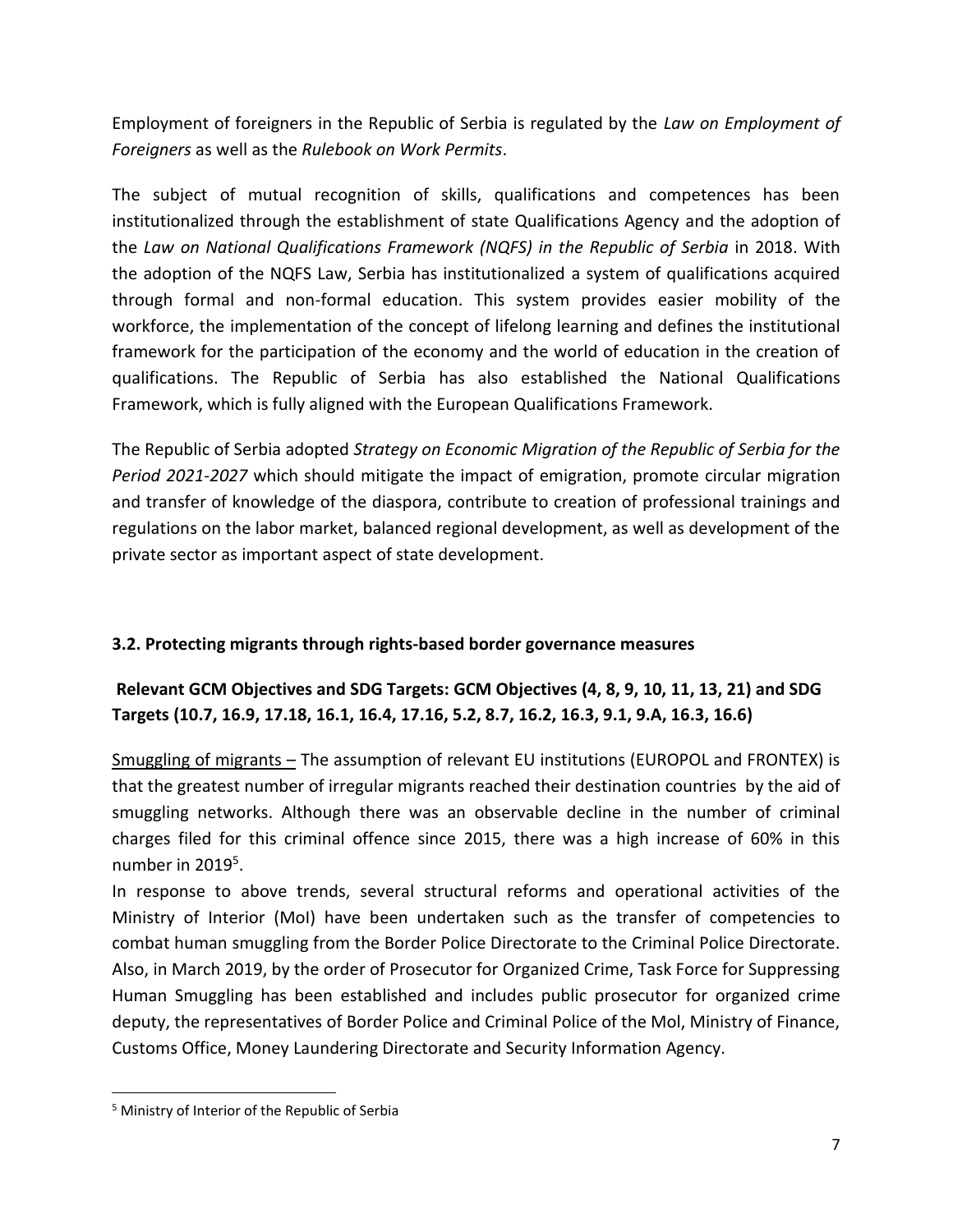By amendments to the Criminal Code, stricter punitive measures for smuggling-related offences were introduced in 2017 and now allow for increased penalties not only for smuggling offences, but also for assisting in the smuggling of migrants.

In 2018, under its tasks related to suppressing human smuggling, Criminal Police initiated five criminal charges against organized criminal groups and in 2019, one criminal charge against organized criminal group.

Trafficking in persons in the context of international migration - Trafficking in Persons Report for 2020 recognizes that Serbia is making significant efforts in meeting the standards for the elimination of trafficking. The Government adopted standard operating procedures for the identification, referral, and support of trafficking victims and adopted the 2019-2020 national action plan, allocating resources towards this plan<sup>6</sup>.

During 2019, Center for Protection of Victims of Human Trafficking has received 27 suspicion reports on trafficking in persons in mixed migration flows out of which number three persons were identified as victims - nationals of Pakistan, Afghanistan and the Republic of Mali<sup>7</sup>.

In the period between 2018 and 2020, the Republic of Serbia has improved many legal acts so as to include human trafficking and its consequences, some of them being *Criminal Code of the Republic of Serbia*, *Law on Free Legal Aid*, *Law on Foreigners*, *Law on Asylum and Temporary Protection* and *Law on the Employment of Foreigners.* 

The Action Plan for 2019 and 2020 for the implementation of the *Strategy for Prevention and Suppression of Trafficking in Humans, Especially Women and Children and Protection of the Victims from 2017 to 2022* has been adopted and incorporates GRETA recommendations requiring urgent action.

Managing borders – Western Balkan region is one of the key transit areas for irregular migrants who try to reach Western Europe passing through Serbia as well. High increase in irregular migratory flows continued and resulted in 20,221 prevented illegal border crossings in 2019 (which include two categories of persons: the persons who gave up the attempt to cross the border and the persons who were intercepted at the border)<sup>8</sup> which makes 2,4 times crossings more than in the previous year. This increasing trend has remained the same in 2020, and during the first eight months of this year 23,065 persons have been prevented from illegal

 $6$  Trafficking in Persons Report, 20<sup>th</sup> Edition: [https://www.state.gov/wp-content/uploads/2020/06/2020-TIP-](https://www.state.gov/wp-content/uploads/2020/06/2020-TIP-Report-Complete-062420-FINAL.pdf)[Report-Complete-062420-FINAL.pdf](https://www.state.gov/wp-content/uploads/2020/06/2020-TIP-Report-Complete-062420-FINAL.pdf)

 $<sup>7</sup>$  Ministry of Interior of the Republic of Serbia</sup>

<sup>8</sup> Ministry of Interior of the Republic of Serbia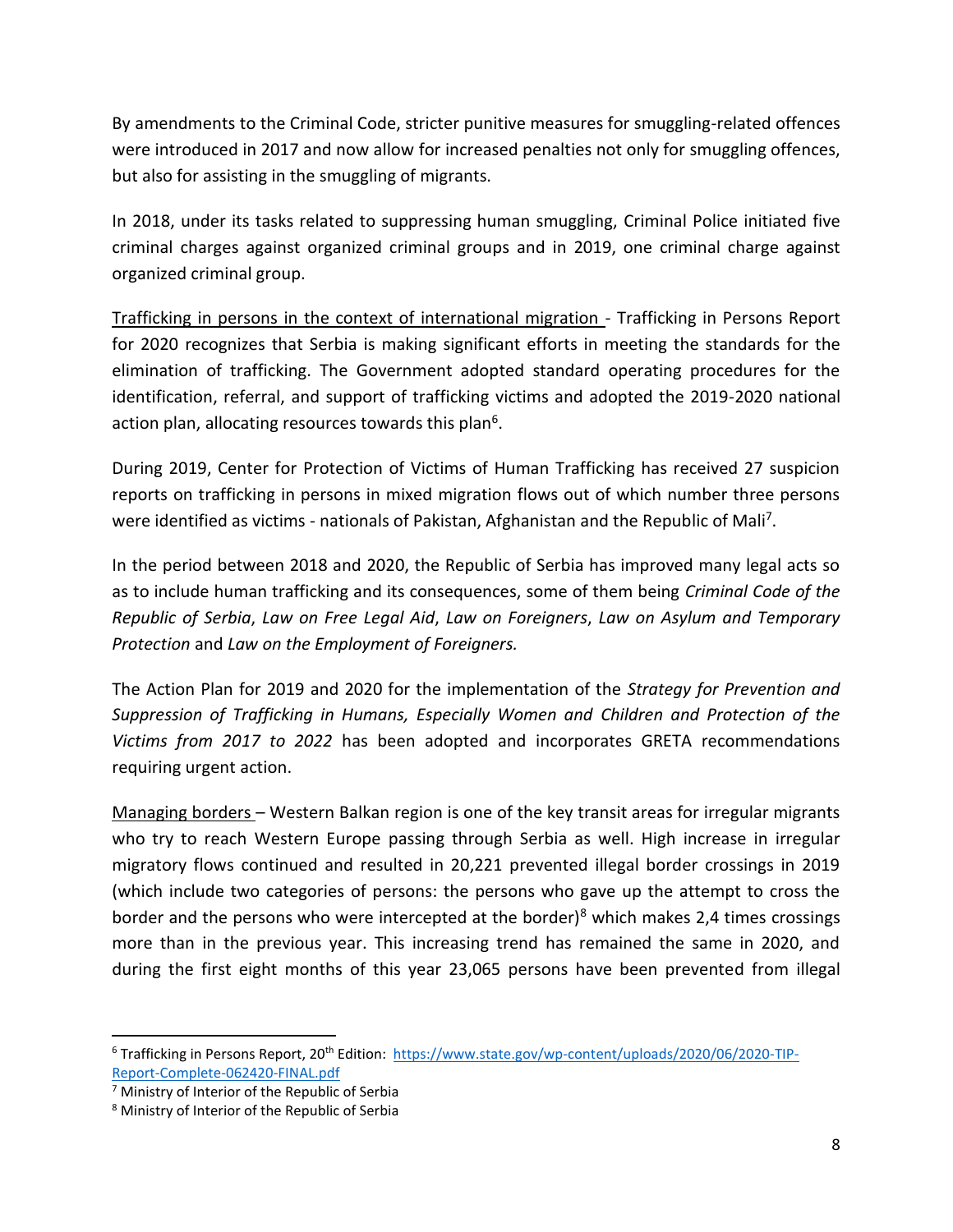border crossing<sup>9</sup>. Standard Operating Procedures for Border Police on Humanitarian Border *Management<sup>10</sup>* were jointly developed by MoI Border Police Directorate and IOM. Protection on human rights of migrants at the border is further ensured by the provisions of the new Law on Asylum and Temporary Protection.

Republic of Serbia manages its borders in an integrated and coordinated manner and its *Strategy for Integrated Border Management* and corresponding Action Plan is adopted for the period 2017-2020. The most challenging issue of foreigner identity determination, particularly when the category of irregular migrants is concerned, has been somewhat overcome by creating a single biometric database used by the police for identifying and registering biometric data of foreigners are recorded and harmonized with international police records.

*Strategy for Combating Irregular Migration in the Republic of Serbia for the period 2018-2020*  with the corresponding Action Plan has been adopted and provides both for coordinated actions toward prevention of irregular migration and for the protection of human rights of migrants who find themselves in an irregular situation.

*Obtaining legal status and access to asylum procedure* – The new *Law on Asylum and Temporary Protection* aimed to make the asylum procedure more efficient and better defining the rights and obligations of foreigners in the Republic of Serbia.

Return, readmission and reintegration - The EU-Serbia Readmission Agreement, which is in force since January 2008, is facilitated by implementing protocols concluded with 21 EU Member States. Serbia has 11 bilateral readmission agreements, including with Bosnia and Herzegovina, North Macedonia and Montenegro. Negotiations to sign readmission agreements with Ukraine, Azerbaijan, Turkey, Georgia, Belarus and Argentina are ongoing. As initiatives to conclude readmission agreements with Afghanistan, Pakistan, Algeria, Morocco, Iran and Iraq that were launched in 2017 were re-launched in 2019.

In order to complete legal framework for the return process, *Regulation on the Establishment of the Program in Support of Assisted Voluntary Return of Foreigners in the Period 2019-2021* is adopted. This regulation enables implementation of Assisted Voluntary Return and Reintegration (AVRR) program in close cooperation with International Organization for Migration (IOM).

<sup>&</sup>lt;sup>9</sup> Ibid

 $10$  Humanitarian Border Management - Standard Operating Procedures for Border Police: <https://serbia.iom.int/sites/default/files/publications/documents/Humanitarian%20Border%20Management.pdf>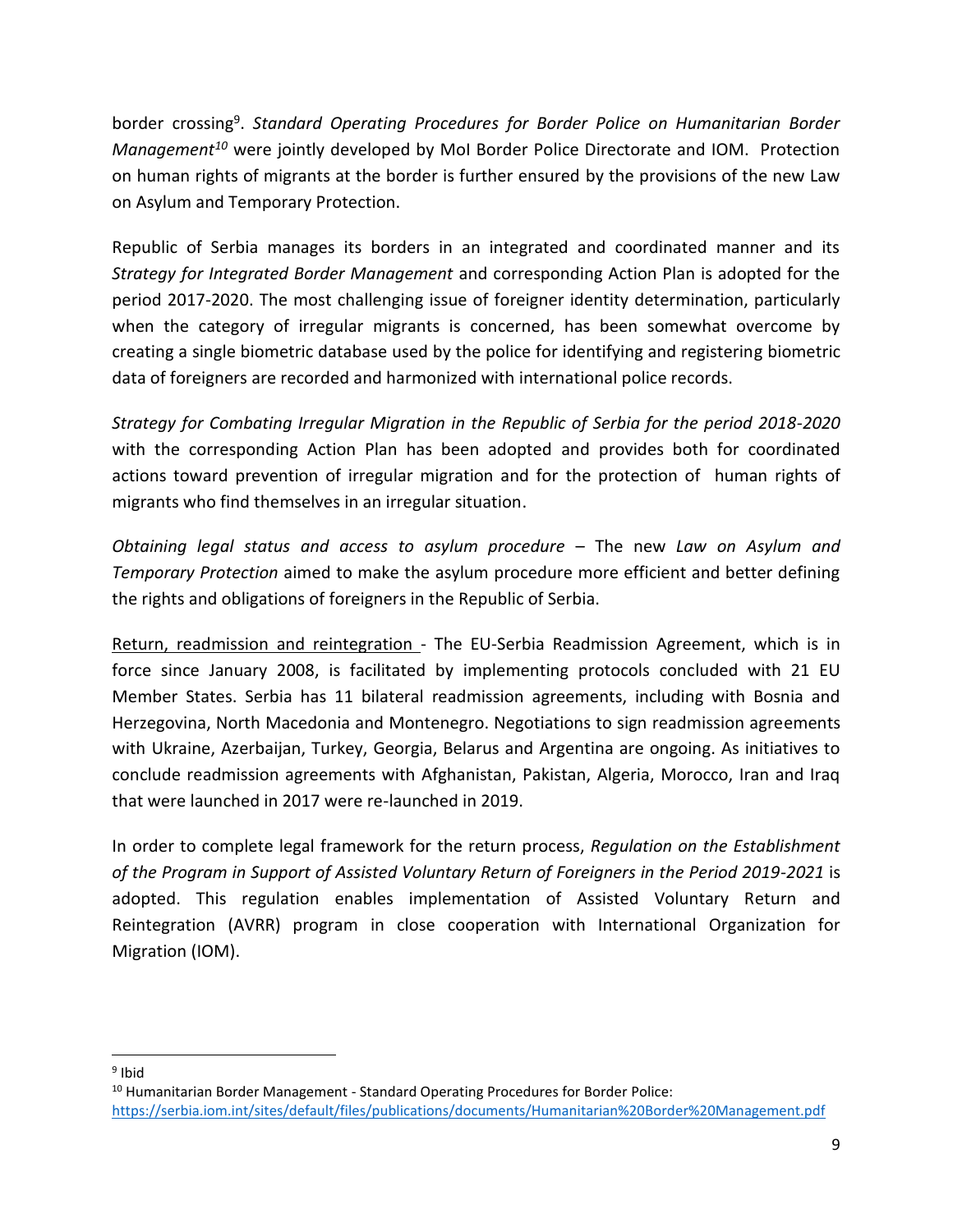### **3.3. Supporting the integration of migrants and their contribution to development**

# **Relevant GCM Objectives and SDG Targets: GCM (Objectives 14, 15, 16, 19, 20, 22) and SDG Targets (10.7, 16.3, 16.6, 17.16, 1.3, 1.4, 3.7, 3.8, 4.1, 4.2, 11.1, 16.B, 17.8, 10.2, 11.B, 16.7, 16.8)**

Basic services to migrants - Currently, five asylum and fourteen reception centers for migrants are operational in Serbia<sup>11</sup> and they host total of  $6,024$  persons. Majority of them are migrants in transit to Western Europe refusing both to regulate their stay in Serbia and to benefit from AVRR programs. Serbia has invested huge efforts in the form of human resources, finances and infrastructure to deliver an appropriate response to the situation and provide adequate services to migrants. This includes accommodation and access to basic services including health care, free education (elementary and secondary level) as well as protection of persons with special needs.

*Standards for Provision of Services (psychosocial support, non-formal education and legal aid) to Asylum Seekers, Migrants and Refugees Accommodated in Asylum/Reception Centers in Serbia* are developed in 2018 in order to ensure quality control and further coordination of service provision.

Asylum seekers and persons granted asylum have access to the national health care system in an equal manner to Serbian nationals. The costs of health care for asylum seekers and persons granted asylum are covered by the Ministry of Health. Migrants in irregular position have full access to urgent health service. Woman and children have same access to health services as nationals regardless of their legal status.

With joint efforts of the Ministry of Education, Science and Technological Development, UNICEF, CRMS and other international and non-governmental organizations, all asylum-seeking and migrant children are included in mainstream education irrespective of their status or the status of their parents. A practical challenge proved to be regular school attendance and limited number of interpreters.

Integration and Social Cohesion – Responding to the trend of increased mixed migration flows, Serbian Government adopted two legal acts regulating this field. *Decree on the manner of inclusion in the social, cultural and economic life of persons granted asylum* enables this inclusion through timely information on rights, opportunities and obligations of persons granted asylum, their obligation in respect of learning Serbian language and getting acquainted with Serbian history, culture and Constitutional order. It defines the assistance provided to

<sup>&</sup>lt;sup>11</sup> Commissariat for Refugees and Migration:  $\frac{http://www.kirs.gov.rs/wb-page.php?kat_id=50}$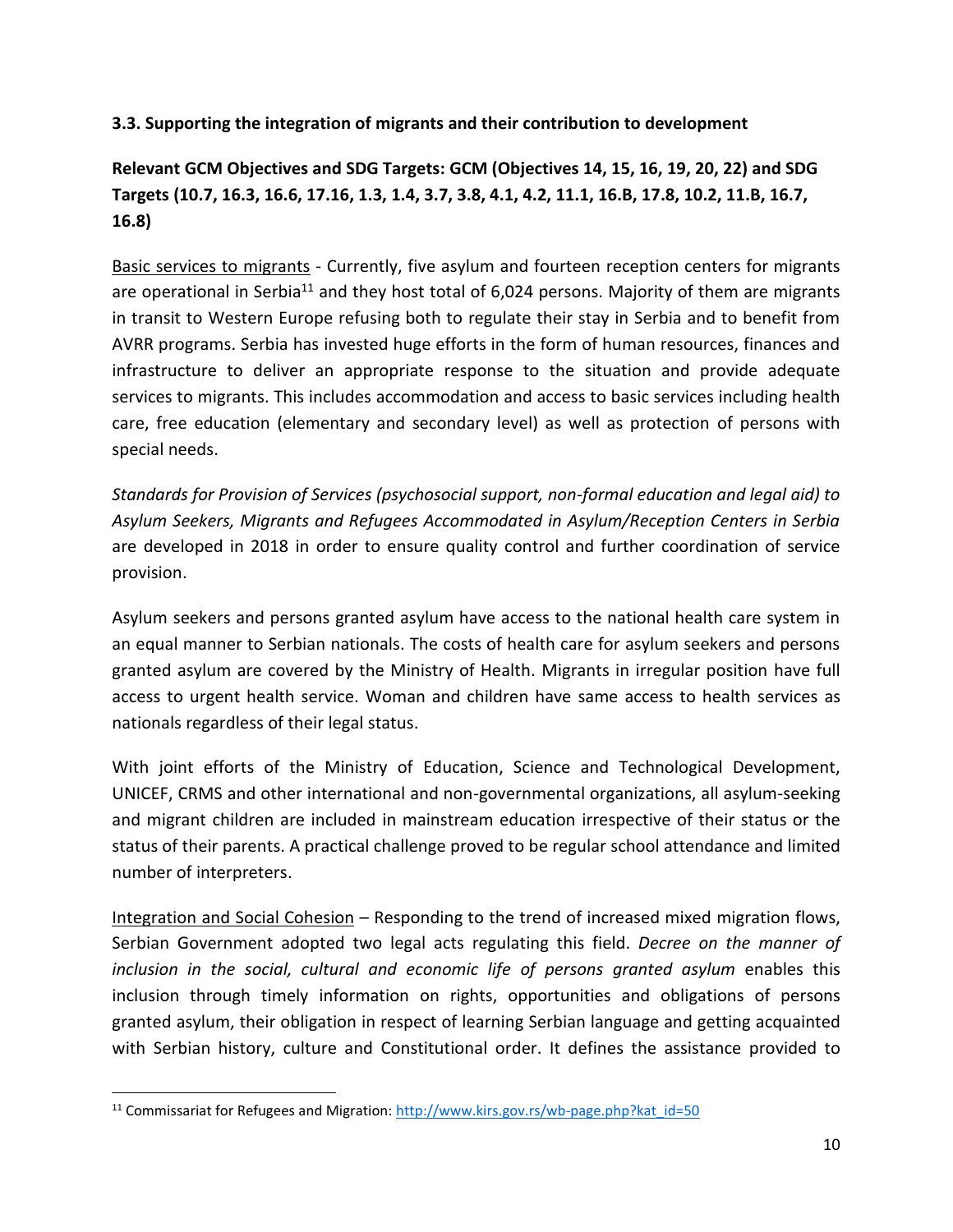them with inclusion in the educational system, assistance to exercise the right to health and social protection and assistance with inclusion in the labor market.

The second act - *Regulation on criteria for determining priorities for accommodation of persons who have been granted the right to refuge or granted subsidiary protection and conditions of use of residential space for temporary accommodation* stipulates that person who has been granted asylum shall be provided with accommodation according to the capabilities of the Republic of Serbia for a maximum of one year from the validity of the decision granting him/her the right to asylum, unless he possesses his own monetary funds.

The refugees from former SFRY and IDPs from Kosovo and Metohija enjoy same rights as nationals. Provision of durable solutions for these persons is national priority.

Diaspora engagement –Official data on the total number of Serbian diaspora and Serbs in the region do not exist, while earlier estimates speak of more than five million people. These estimates refer to citizens of the Republic of Serbia living abroad and Serbian nationals, emigrants from the territory of the Republic of Serbia and the region and their descendants. It is estimated that the most numerous Serbian diaspora is in the USA, Germany, Austria, Canada, France, Switzerland and Australia.

Office for the Cooperation with Diaspora and Serbs in the Region is within the Ministry of Foreign Affairs and it mainly carries out the activities and projects that pertain to the preservation of Serbian national and cultural identity and support to learning of the Serbian language abroad. It is estimated that there are more than 1,300 organizations and associations in the world today, including various organizational forms within the Serbian Orthodox Church, whose activities are mostly focused on preserving the national and cultural identity of the Serbian people abroad.

The 2019 initiative funded by the Science Fund of the Republic of Serbia in - *the Serbian Science and Diaspora Collaboration Program: Vouchers for Knowledge Exchange*, aims to establish scientific cooperation, knowledge exchange, joint work on projects, scientific papers, researches and patents, planning and widening of the collaborative network between researchers from Serbia and their counterparts from diaspora. During last two years, initiated by Serbian Prime Minister, conferences were held in order to create incentives for Serbian talents to return to Serbia (*Talents Gathered*), representing parts of broader platforms that try to attract highly skilled returnees to Serbia.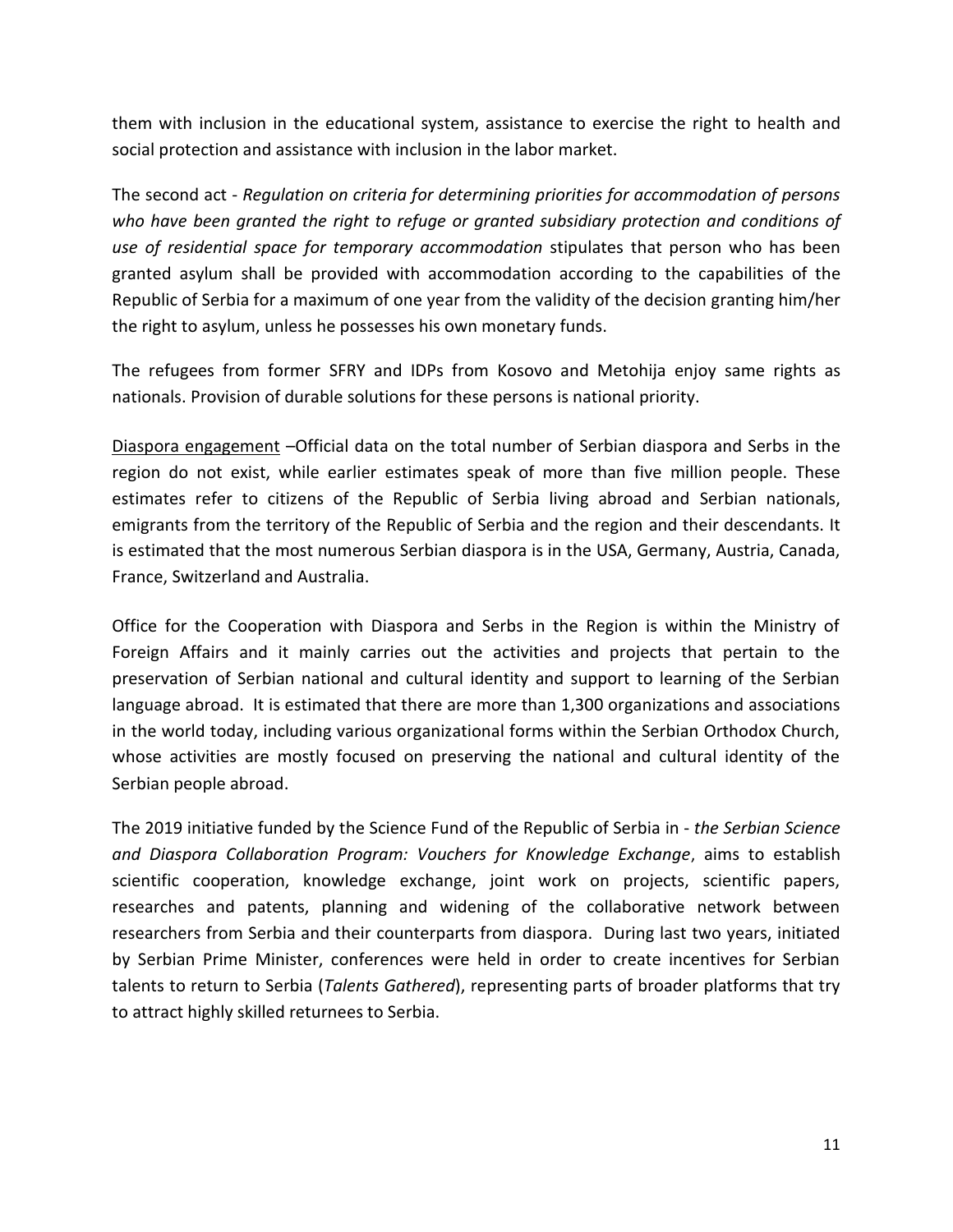Remittances – According to the World Bank estimates, the share of remittances in Serbia's GDP was 8.2% in 2019<sup>12</sup>. Official remittance flow calculations are likely underestimated due in large part to informal flows, which are underreported and hard to measure. The informal flows of remittances' transfers are a traditional way of sending money from Serbian emigrants abroad. In 2019, the National Bank of Serbia has published *Financial Guide for Returnees<sup>13</sup>* which aims to improve the availability of information for Serbian citizens wishing to come back to the Republic of Serbia and facilitate their return and faster integration, as well as their money disposal.

# **3.4. Improving value-driven and evidence-based policy making and public debate and enhancing cooperation on migration**

# **Relevant GCM Objectives and SDG Targets: GCM Objectives (1, 3, 7, 17, 23) and SDG Targets (10.7, 17.18, 1.5, 5.2, 5.4, 8.7, 8.8, 10.3, 16.B, all)**

Data and evidence – In terms of institutional framework, three major bodies in Serbia can be deemed relevant sources of migration-related data: Ministry of Interior, the Statistical Office of the Republic of Serbia and Commissariat for Refugees and Migration of the Republic of Serbia (CRMS). Apart from them, data from the National Employment Service are important as well. The main gap in migration data is lack of reliable data on emigration. This is in part been compensated by using existing immigration data in the receiving countries. A current initiative of the Serbian Statistical Office pertains to the official request sent to 51 countries in the world requiring the data on Serbian immigrants in their respective countries for 2018 and 2019. The feedback was received from 40 countries. European countries which are deemed to be main destination countries for Serbian emigrants (i.e. Germany, Switzerland, Slovenia, Sweden, France and Norway) fully responded to the submitted request.

For the tenth year in a row, the Republic of Serbia has been independently developing the *Migration Profile of the Republic of Serbia*. Data on different categories of migrants are collected from competent institutions, which enable regular updates and publishing of the profile on annual level. Migration Profile tends to present data in accordance with the *Regulation 862/2007 of the European Parliament and of the Council of 11 July 2007, on Community statistics on migration and international protection*.

<sup>12</sup> <https://data.worldbank.org/indicator/BX.TRF.PWKR.DT.GD.ZS?locations=RS>

<sup>13</sup> <https://www.dijaspora.gov.rs/en/financial-guide-for-returnees>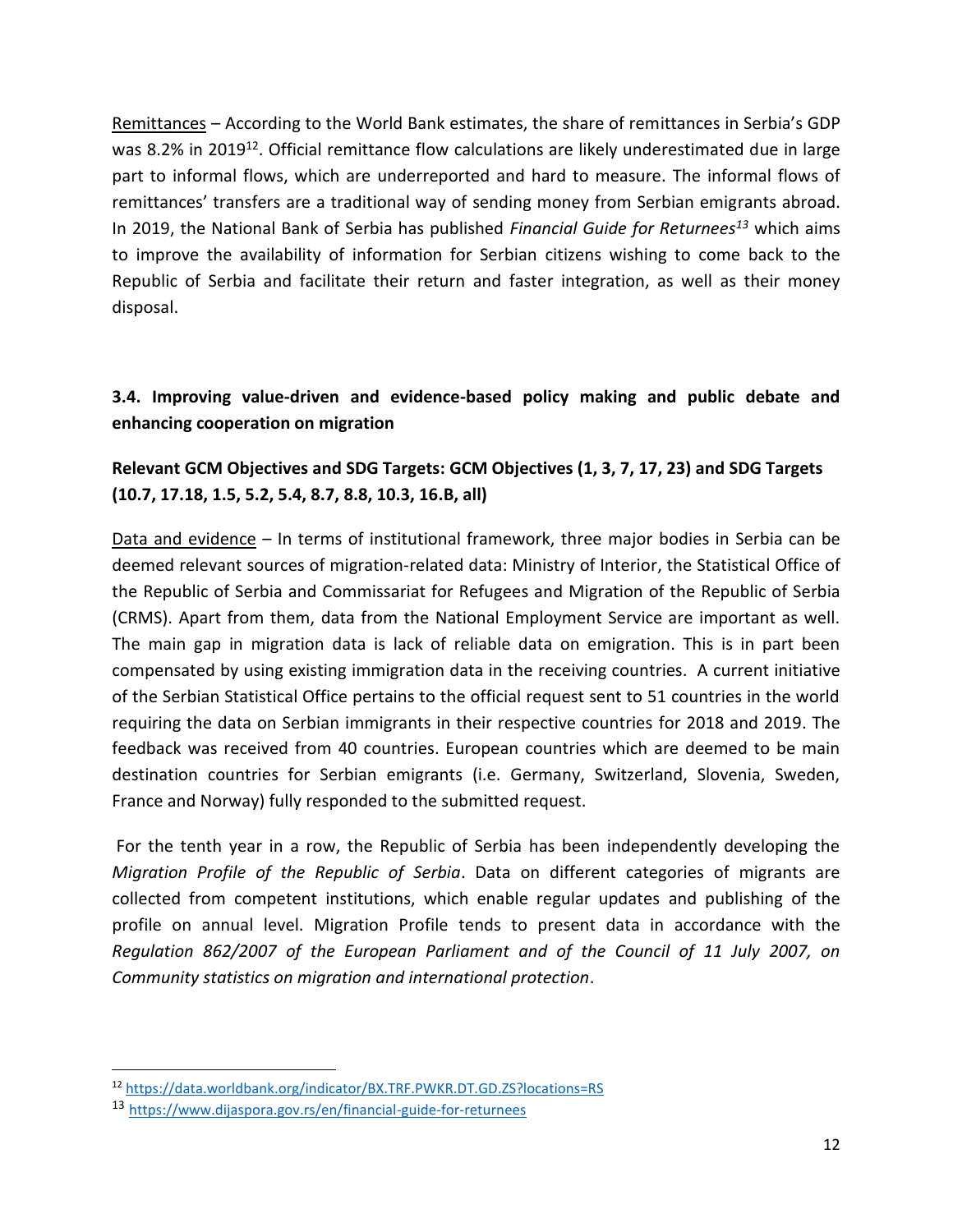Provision of accurate and timely information – Seven *Migrant Service Centers* in cities across Serbia have been created by the National Employment Service of the Republic of Serbia in order to promote orderly migration flows and awareness raising on regular channels of migration.

Competent authorities in cooperation with NGOs which provide free legal aid invest significant efforts to provide accurate information to migrants in mixed flows through Serbia. Recently, there have been two initiatives that aim to improve information toward migrants: CRMS Daily Bulletin in accommodation centers providing relevant information on COVID-19 and MLEVSPA application providing information on labour market for foreigners granted asylum.

Addressing and reducing vulnerabilities – Refugee and migrant children and women are accommodated in reception centers that provide basic needs, including specialized and community-based psychosocial support. Child friendly spaces in reception/asylum centers were set up where children could access structured and recreational activities, mother baby corners were established for provision of counseling on breastfeeding to lactating mothers, as well as support to pregnant women and mothers on infant and young child feeding. The Government established *Minimum Standards on Infant and Young Child Feeding* which are integrated into the Ministry of Health preparedness plan. As of 2019 and following the withdrawal of CSO partners, the CRMS has overtaken child friendly spaces having staff duly trained by UNICEF prior to this takeover and mother baby corners supported by local health centers.

Additionally, Standard Operating Procedures of the Republic of Serbia for *the Prevention and Protection from Gender Based Violence against People Involved in Mixed Migration* have been adopted in 2019 and prepared to respond to the challenge of providing protection to persons affected by the crisis, who are in transit, displaced, or temporarily living in Serbia irrespective of their legal status. Another operating procedure that was developed by MLEVSP in coordination with UNICEF and UNHCR and adopted in 2016 - *Standard Operating Procedures for Protection of Refugee and Migrant Children* were recognized by Council of Europe as one of the good practices in terms of child-friendly approaches in the area of migration in their report in 2019.

International Cooperation – As relevant to GCM's comprehensive and integrated approach to managing migration, the Government of the Republic of Serbia has established cooperation and takes active role in numerous international organizations on global and regional level. Apart to the UN and its bodies and specialized agencies, Serbia is active in Organization for Security and Co-operation in Europe, Council of Europe, the Global Forum on Migration and Development, the Budapest Process, the Prague Process, the Regional Cooperation Council and the Migration, Asylum, Refugees Regional Initiative. Serbia is a member of the European Network of Information Centers and National Academic Recognition Information Centers network.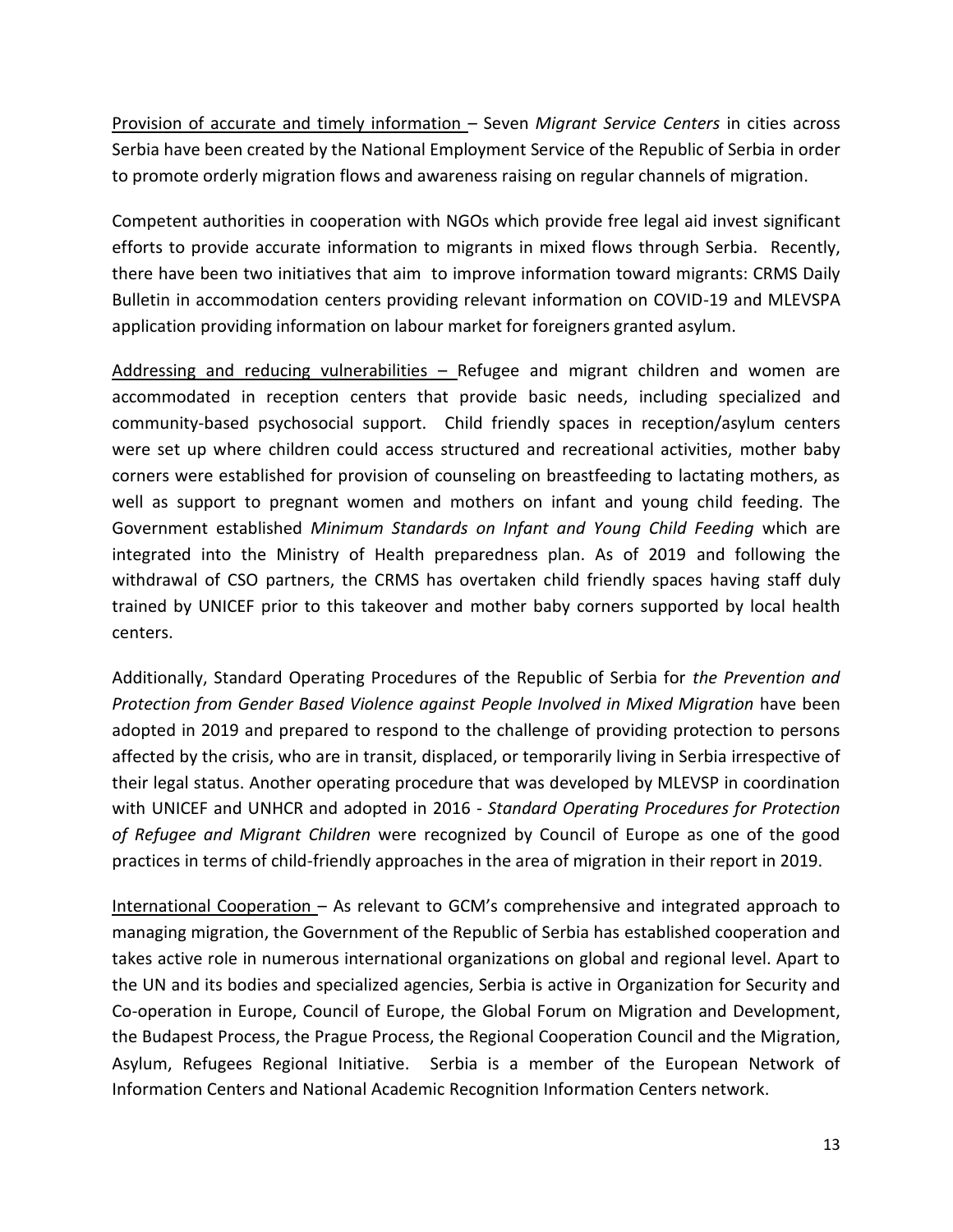In the area of migration, Serbia continued to significantly contribute to the management of the mixed migration flows towards the EU by playing an active and constructive role and cooperating effectively with its neighbors and EU Member States $^{14}$ .

## **4. Means of implementation**

The achievement of GCM objectives is pursued within several sectoral policies and incorporated into Serbia's coherent migration policy as part of the country's EU accession process. As such, these activities are supported by various means of implementation.

Capacity building – Continuous improvement of capacity and knowledge of civil servants, CSO partners and migrants themselves through trainings, pear to pear support, exchange of good practices and similar activities will produce conducive environment for the implementation of GCM objectives. Tailored activities will be implemented in this regard.

Strategic planning, legal improvements and further harmonization with EU standards – in line with EU accession process, regular updating of relevant documents and incorporating EU standards in national procedures is national commitment. In addition, other frameworks like *The United Nations Development Partnership Framework (UNDAF*) will be appropriate setting for the prioritization of different areas of relevance to the implementation of the objectives of the GCM.

Finance – As presented, number of strategies, action plans and legal acts were adopted in recent years that embedded GCM objectives. It means that financial effects and resources needed are assessed and accepted by the relevant legislative and executive branches. Apart from the national budget, significant resources are provided through EU Instrument for Pre-Accession Assistance (IPA) and other development partners active in the field of migration like Swiss Agency for Development and Cooperation, GIZ and other partners. Budgetary restrictions due to the COVID-19 could have significant impact on the funding of different activities, especially those related to investments in durable solutions (return and integration).

Monitoring and evaluation – regular monitoring and evaluation of implemented activities including data collection and following performance and outcome indicators will lead to the decision making based on accurate information.

Partnership and coordination - established migration partnerships and strengthened cooperation and coordination at the global and regional level will facilitate implementation of planned activities aimed to reach GCM objectives. In addition, inter institutional coordination and cooperation with non-governmental sector and academia could sustain governmental

<sup>14</sup> EC Progress Report 2020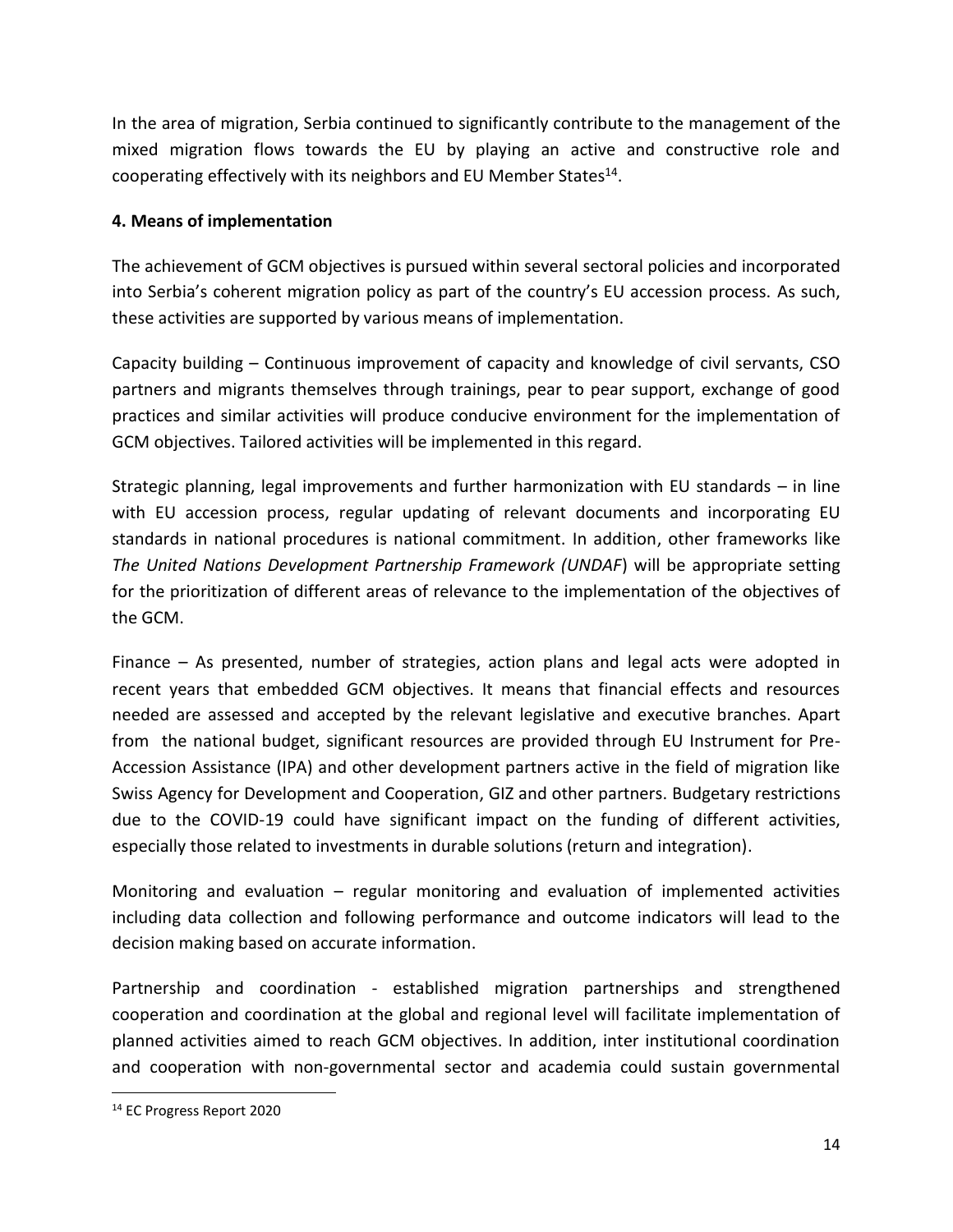efforts in this sector. Special consideration will be given to the cooperation and joint activities with competent UN agencies especially in the field of protection of migrant rights.

#### **5. Next steps**

By means of the voluntary national review, the Government of the Republic of Serbia reconfirms its commitment towards managing migration in orderly, safe, regular and responsible way. The analysis of the findings outlined throughout this report conclusively confirms that whole of Government and whole of society in Serbia are committed to the values and the principles of the Global Compact for Migration. The improvement of policy architecture for balanced integration of cross-cutting and interdependent guiding principles (such as peoplecentered, international cooperation, national sovereignty, rule of law, sustainable development, human rights, gender responsive, child-sensitive) is in progress and well reflected in numerous national policies aligned with the international law and EU Acquis Communautaire. Taken as a whole and so far, the Republic of Serbia demonstrated through the practices and cooperation among all actors involved in migration management that it addresses the challenges of migration in all its dimensions and that will remain committed to fulfilling all objectives of GCM.

To that end, through implementation of national migration policies defined in numerous strategic documents and further implemented within national legal framework, the Republic of Serbia will continue to achieve the objectives of GCM. The focus of their achievement will remain on strengthening legal pathways for migration, border management, protection of human rights and integration of migrants into society.

Combating trafficking in human beings will be priority not only in the areas of investigation and prosecution, but its prevention shall continue to be cross-cutting element in national social, education and health system. Special emphasis will be put on migrants in vulnerable position as well as promotion of migrants' rights and implementation of the measures aimed to mitigate negative narrative around migration.

Republic of Serbia actively works with local self-governments, particularly in the field of developmental aspects of migration. Establishing attractive environment for diaspora engagement in national development as well as to implement recently developed Strategy for Economic Migration is of utmost importance for Serbian economy and demography.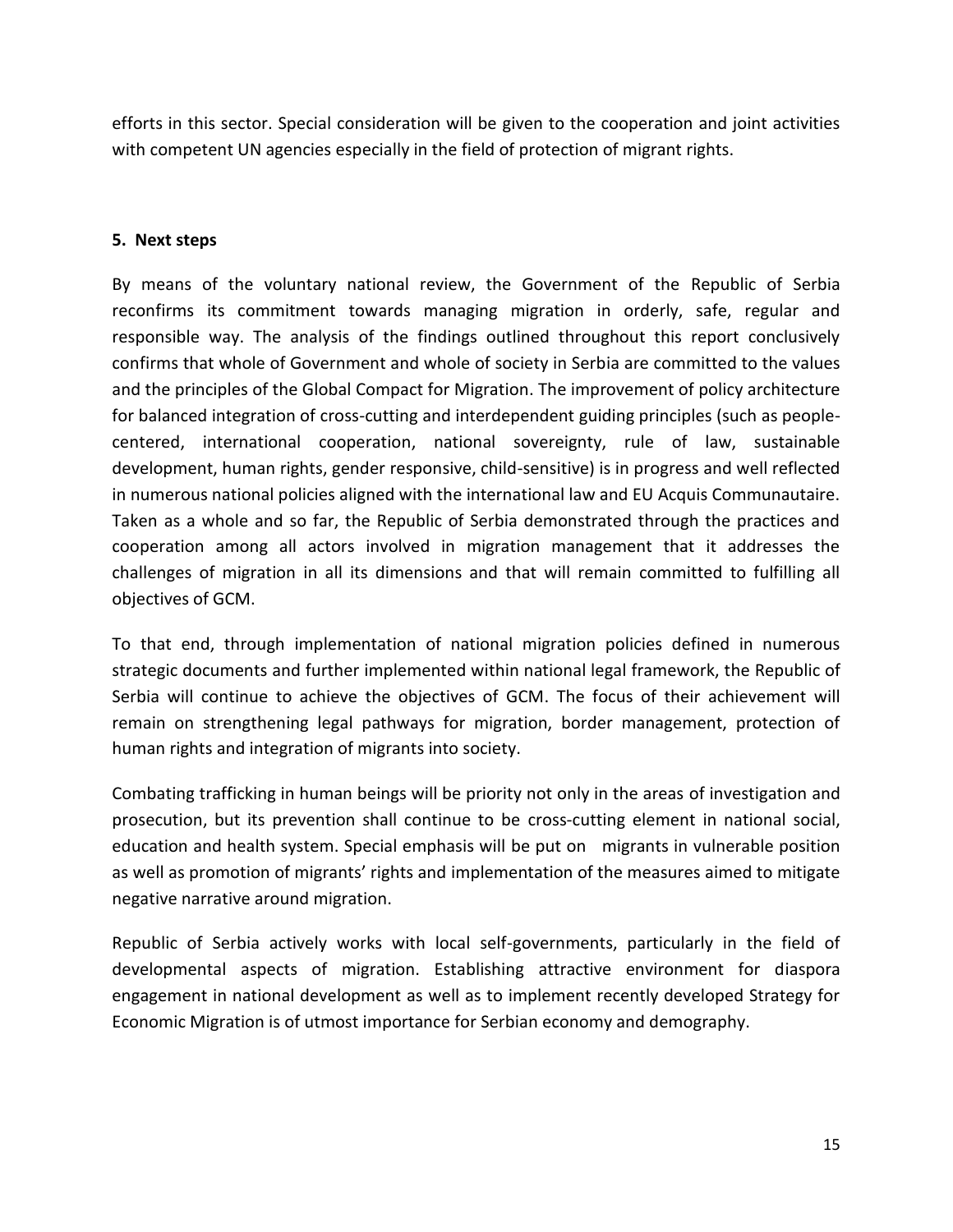The Republic of Serbia will continue to implement measures supporting the reintegration of nationals returning under readmission agreements but in parallel it will work on the creation of a system for return of third country nationals in full compliance with human rights standards.

The Republic of Serbia has already made significant progress in providing for evidence based policy and decision making in the field of migration. Nevertheless, further improvement of administrative capacity by development of robust training system for knowledge gaining and sharing based on experience and valid data will be an important task. Further enhancement of monitoring and evaluation capacities will be mainstreamed within regular reporting mechanisms.

However, since the country is under protracted migratory pressure caused by tens of thousands of migrants transiting through its territory in order to reach Western Europe, it is crucial to make various solidarity schemes available to EU countries to become available to the Republic of Serbia as well. Serbia will closely cooperate with neighboring countries, countries in the region and with countries of origin and destination in order to contribute to creating conditions for safe, orderly and regular migration.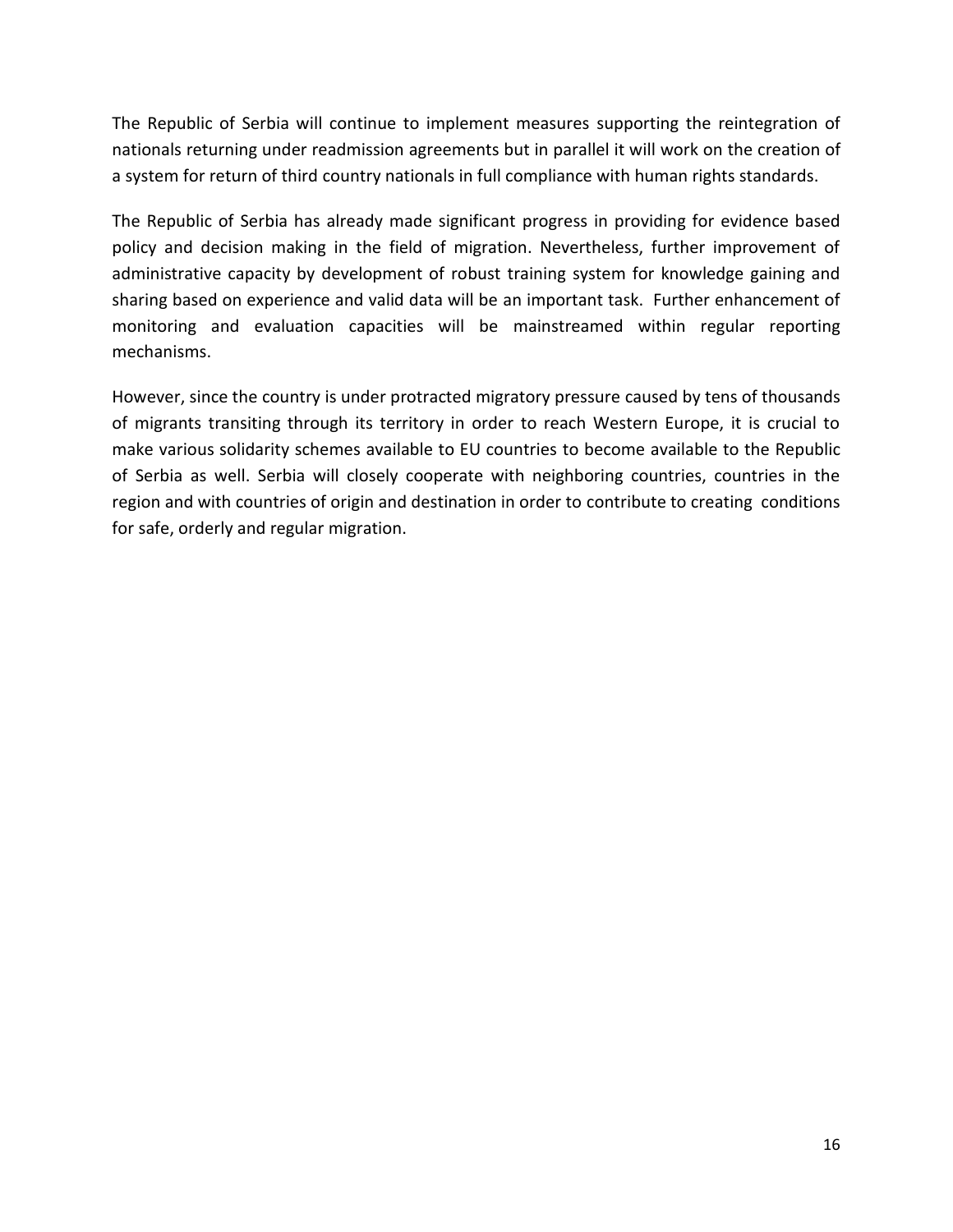## **Annex I**

**List of stakeholders involved in the collection of data for the voluntary review** 

## **Ministries and bodies of the Government of Serbia**

- Commissariat for Refugees and Migration of the Republic of Serbia (CRMS)
- Ministry of Interior of the Republic of Serbia (MoI) Ministry of Labor, Employment, Veteran and Social Policy (MLEVSP)
- Ministry of Foreign Affairs (MFA)
- Ministry of Youth and Sports (MYS)
- Statistical Office of the Republic of Serbia

## **UN Country Team in Serbia**

- UN Resident Coordinator Office in the Republic of Serbia
- The office of the United Nations High Commissioner for Refugees (UNHCR)
- United Nations Development Program in the Republic of Serbia (UNDP)
- United Nations Children's Fund (UNICEF)
- United Nations Population Fund (UNFPA)
- United Nations Office on Drugs and Crime in Serbia (UNODC)
- International Labor Organization (ILO)
- International Organization for Migration (IOM)

# **Civil Society Organizations (CSOs)**

- Group 484
- Belgrade Center for Human Rights (BCHR)
- Info Park
- Crisis Response and Policy Center (CRPC)

### **Donor community**

- Embassy of Switzerland Swiss Cooperation Office in Serbia
- Deutsche Gesellschaft für Internationale Zusammenarbeit (GIZ) GmbH in Serbia

### **Academic institutions**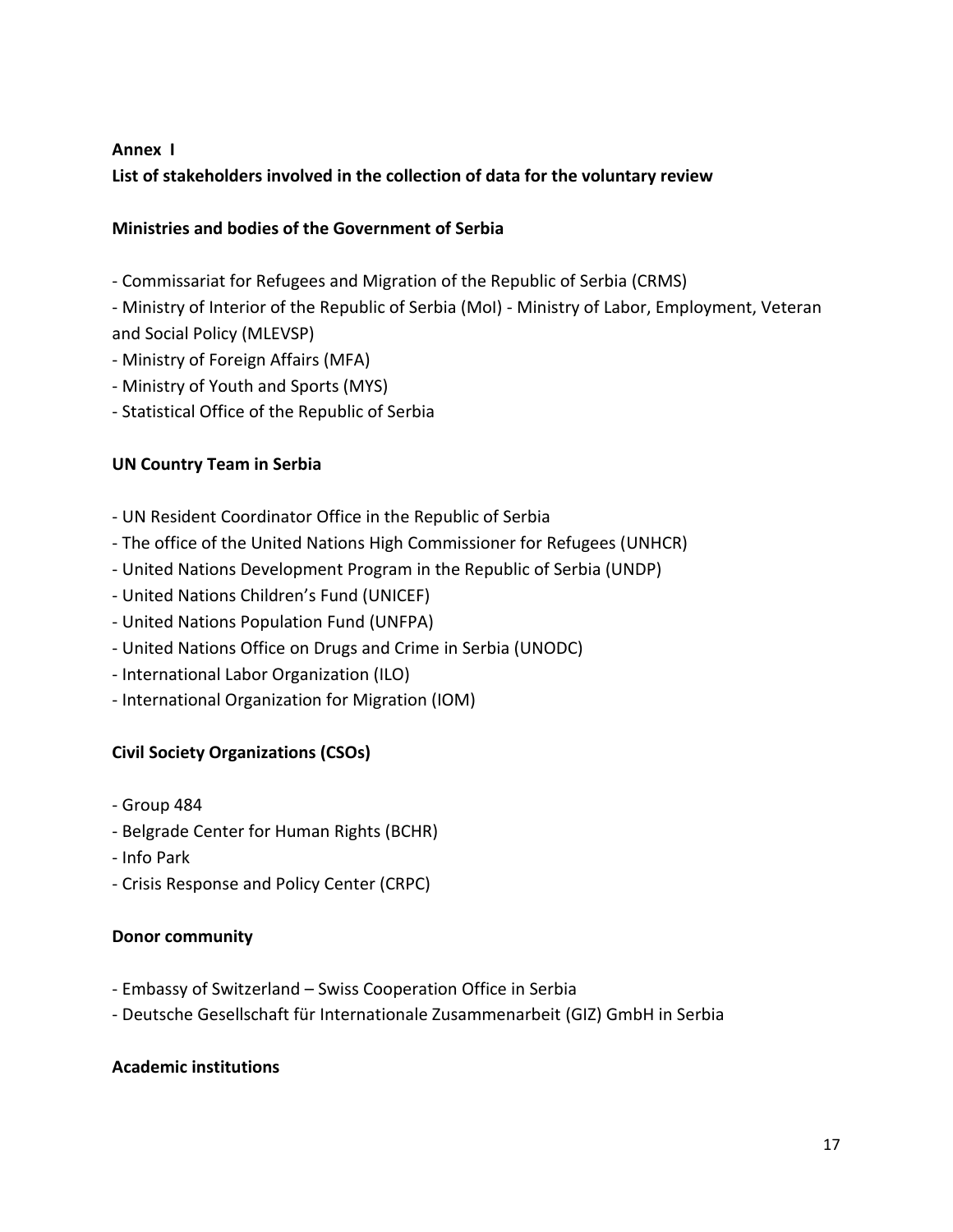MIGREC – Migration, Integration and Governance Research Centre **Annex II List of documents reviewed** 

### **Strategies**

- Strategy on Economic Migration of the Republic of Serbia for the Period 2021 2027 (*Official Gazette of the Republic of Serbia No. 21/2020-45*)
- Strategy for Combating Irregular Migration in the Republic of Serbia for the period 2018- 2020 (*Official Gazette of the Republic of Serbia No. 105/2018*)
- Strategy for Integrated Border Management for the Period 2017-2020 (*Official Gazette of the Republic of Serbia No. 9/2017)*
- Strategy to Prevent and Suppress Human Trafficking, especially Trafficking in Women and Children and Protection of Victims for the period 2017-2022 (*Official Gazette of the Republic of Serbia No. 77/2017)*

#### **Laws and regulations**

- The Law on Conditions for Posting Employees to Temporary Work abroad and their Protection (*Official Gazette of the Republic of Serbia No. 91/15)*
- Law on Foreigners (*Official Gazette of the Republic of Serbia No 24/18 and 31/19)*
- Law on Employment of Foreigners (*Official Gazette RS, No. 128/14 and 113/17*)
- Law on Migration Management (*Official Gazette of the Republic of Serbia No 107/12*)
- Law on National Qualifications Framework in the Republic of Serbia (*Official Gazette of the Republic of Serbia No. 27/2018 and 6/2020*)
- Criminal Code of the Republic of Serbia (*Official Gazette No. 85/2005, 88/2005 - corr., 107/2005 - corr., 72/2009, 111/2009, 121/2012, 104/2013, 108/2014, 94/2016 i 35/2019*)
- Law on Border Control (*Official Gazette of the Republic of Serbia No. 24/2018*)
- Law on Asylum and Temporary Protection (*Official Gazette of the Republic of Serbia No*. 24/18)
- Law on Prevention of Money Laundering and Terrorist Financing (*Official Gazette of RS No. 113/2017 and 91/2019*)
- Law on Central Population Register (*Official Gazette No. 17/2019*)
- Regulation on the Establishment of the Program in Support of Assisted Voluntary Return of Foreigners in the Period 2019-2021 (*Official Gazette No. 10/2019*)